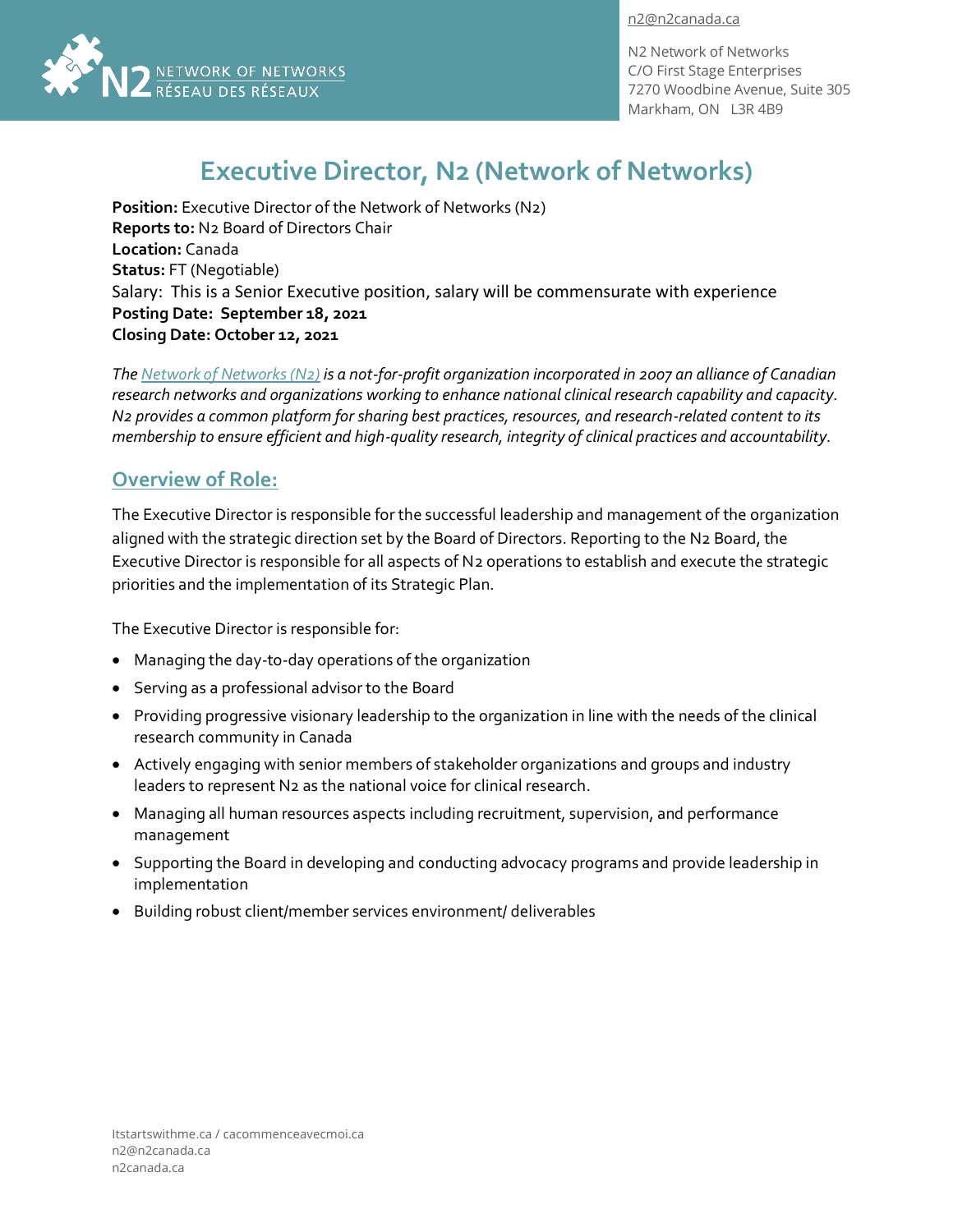



N2 Network of Networks C/O First Stage Enterprises 7270 Woodbine Avenue, Suite 305 Markham, ON L3R 4B9

## **Accountabilities:**

#### **A. Leadership, Accountability and Reporting**

- Participate with the Board of Directors in strategic planning to guide the organization
- Recommend operational plans to achieve strategic direction to the Board
- Monitor the overall operations of the organization to identify, assess and manage internal and external issues that impact the organization's strategic direction.
- Establish a regular schedule for reporting operational achievements, activities, and issues
- Act as a professional advisor to the Board of Directors on all aspects of the organization's activities
- Establish and foster professional relationships with members and key clinical trials/ stakeholders including the recruitment of new members.
- Act as a spokesperson for the organization, in collaboration with the Chair of the Board
- Conduct official correspondence on behalf of the Board as appropriate and jointly with the Board when appropriate

### **B. Operational planning and management**

- Develop operational plans in collaboration with committee chairs that incorporate the organization's goals and objectives and that are in alignment with the organization's strategic direction.
- Establish metrics for measuring and reporting organizational performance to stakeholders.
- Ensure the efficient and effective day-to-day operation of the organization through operational review
- Provide direction to N2 committees chairs to align the work of N2 committees with strategic direction and operations team activities
- Establish priorities and manage resources for the Education committee, or other relevant committees, to provide educational offerings to the membership
- Communicate with ke[y CITI/BRANY](https://about.citiprogram.org/) leadership to achieve N2 objectives for development and dissemination of educational offerings.

#### **C. Program planning and management**

- Oversee the planning, implementation and evaluation of the organization's programs and services
- Ensure that the programs and services offered by the organization contribute to the organization's strategic direction and reflect the priorities of the Board
- Monitor the day-to-day delivery of the programs and services of the organization to maintain or improve quality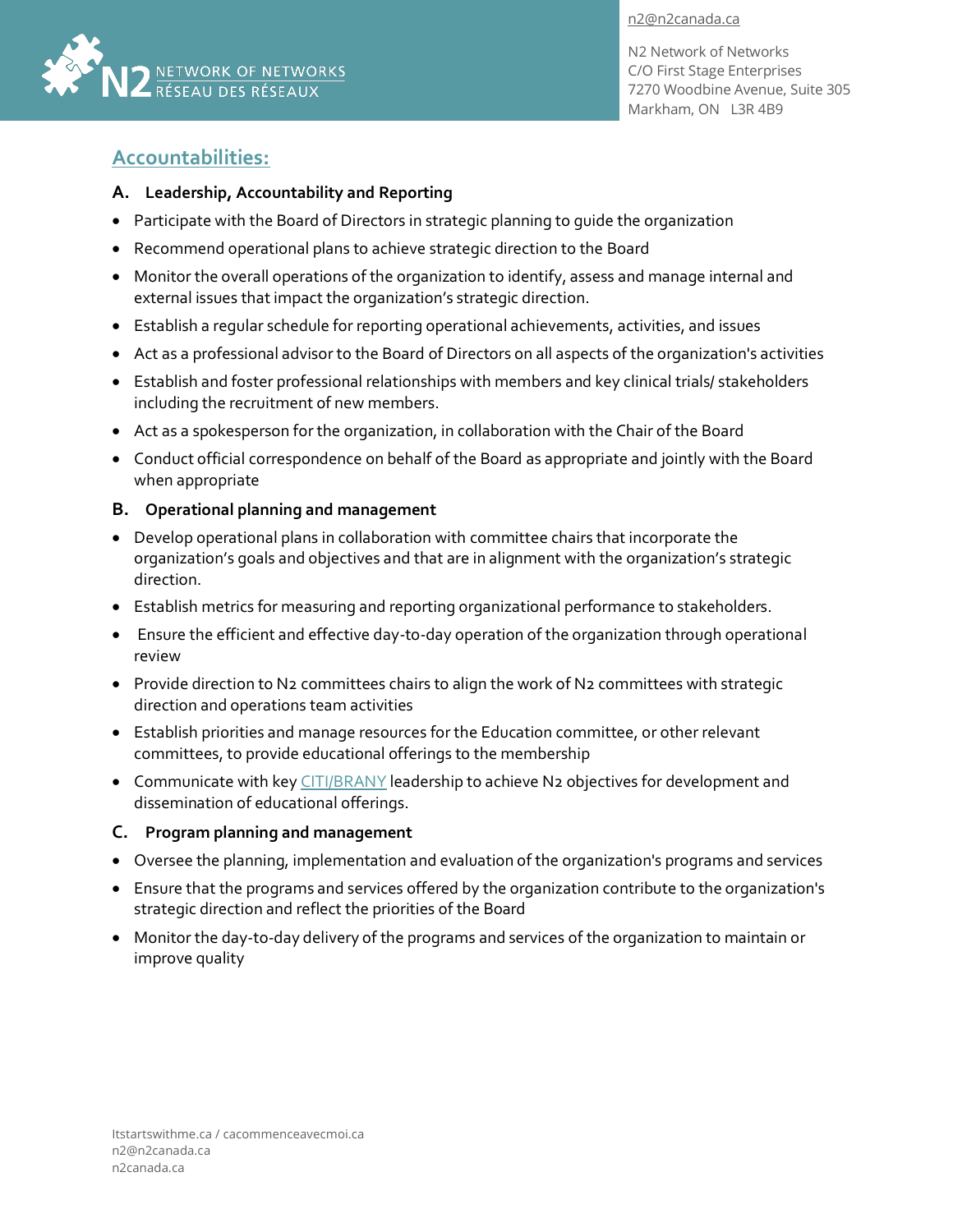[n2@n2canada.ca](mailto:n2@n2canada.ca)



N2 Network of Networks C/O First Stage Enterprises 7270 Woodbine Avenue, Suite 305 Markham, ON L3R 4B9

#### **D. Human resources planning and management**

- Determine staffing requirements and resources needed to successfully execute the N2 vision, mission, and strategic plan.
- Develop and direct the implementation of human resources policies, procedures and practices including the development of job descriptions for all staff
- Recruit, interview and select staff that have the right technical and personal abilities to help further the organization's mission
- Implement a performance management process for all staff which includes setting individual objectives and monitoring the performance on an on-going basis and conducting an annual performance review
- Coach and mentor staff as appropriate to improve performance

#### **E. Financial planning and management**

- Work with staff and the Board (Finance Committee) to prepare a comprehensive annual budget.
- Direct and support committee chairs or staff to develop project budgets as required.
- Make financial recommendations to the Board to ensure adequate funding for the operation of the organization.
- Approve expenditures within the authority delegated by the Board.
- Ensure that sound and transparent book-keeping and accounting procedures are followed, including working, and communicating with **First Stage Enterprises**.

#### **F. Stakeholder Management/Advocacy**

- Represent N2 and its strategic priorities with stakeholders to keep them informed of the work of the organization and to identify changes in the community served by the organization
- Establish key working relationships and collaborative arrangements with stakeholder groups including funders, elected officials or political advocates, and other organizations to promote the goals of the organization
- Lead and coordinate N2 meetings (annual, stakeholder, webinars etc.)
- Lead and coordinate engagement with N2 membership to understand and represent their needs
- Understand and follow developments in key clinical research initiatives occurring in Canada and internationally
- Lead, or assist the Board, to respond and represent N2 members in consultation requests from national or international agencies or organizations